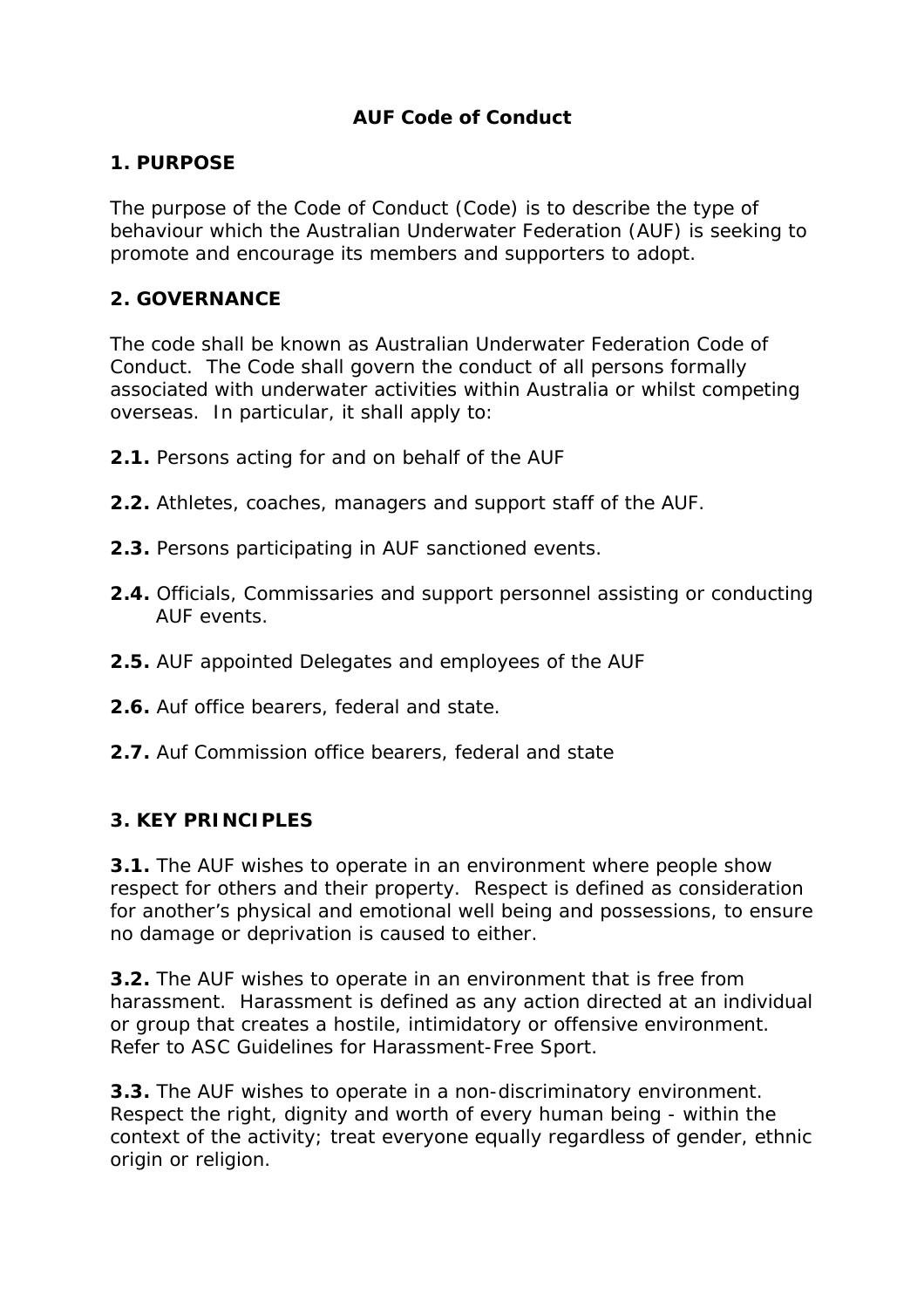3.4. Persons to whom this Code applies acknowledge and agree to comply with the disciplinary and grievance procedures promulgated by the AUF. If any disciplinary action is taken, persons directly affected shall be given the opportunity to participate in those proceedings and the right to appeal against any decision against them.

# **4. KEY ELEMENTS**

All persons who are bound by this code shall:

- Act in a manner which is compatible with the interests of the AUF;
- Accord people involved in underwater activities with the appropriate courtesy, respect and regard for their rights and obligations;
- Treat people's property with respect and due consideration of its value;
- Show a positive commitment to AUF policies, rules, procedures, guidelines and agreements;
- Respect the law and customs of the places they visit;
- Respect the confidentiality of information which they receive in the course of fulfilling their duties;
- Uphold the standing and reputation of the Australian Underwater Federation within Australia;
- Not misuse provided funds or property belonging to another party
- Observe and comply with the Anti Doping Rules set out in the CMAS Doping Policy.
- Adhere to statutory laws of Australia and any country visited

## **5. UNACCEPTABLE BEHAVIOUR**

The following list provides examples of some behaviours deemed to be unsuitable and not in the best interests of the AUF. The list is not intended to be comprehensive, and accordingly it is up to ALL individuals subject to this code to ensure their behaviour is acceptable at all times, according to all reasonable definitions of the word acceptable.

- 'Sledging' other athletes, officials or event organisers. Sledging is defined as a statement that is deemed to denigrate and/or intimidate another person, or behaviour likely to constitute emotional abuse.
- Excessive use of alcohol, acting in a way that becomes a public nuisance, or creating a public disturbance.
- Damaging another person's property or depriving them of that property.